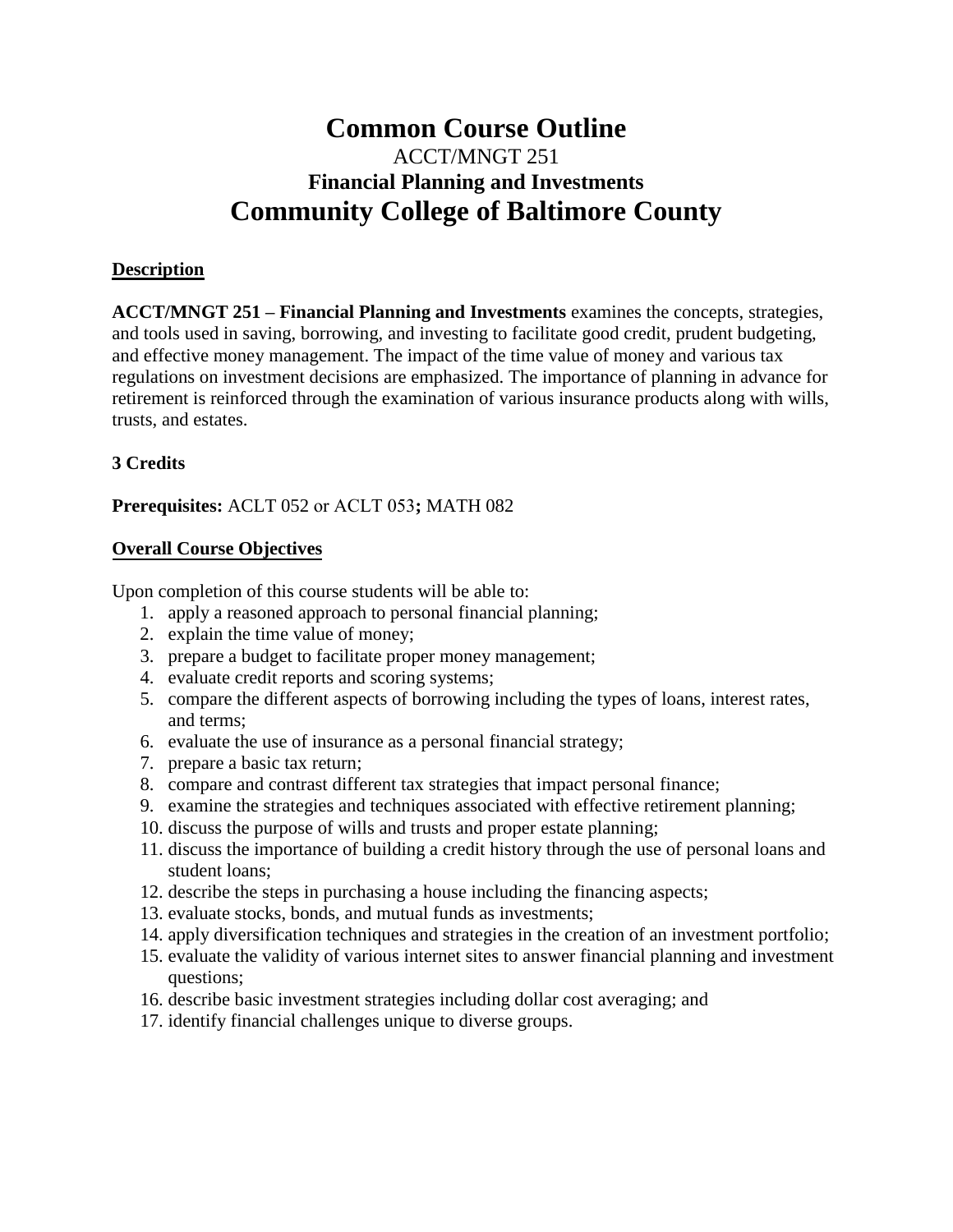## **Major Topics**

- I. The financial planning process
	- A. Personal financial statements
	- B. Identifying and setting financial goals
- II. The mathematics applied to financial planning and investments
	- A Time value of money
	- B Compound annual return
- III. Investments
	- A. Common stocks
	- B. Bonds
	- C. Other fixed income savings and certificates of deposit
	- D. Mutual funds
- IV. Budgets and budgeting
	- A. Preparing a budget
	- B. Preparing a personal financial statement
- V. Money management
	- A. Banking services
	- B. Banking products
- VI. Taxes
	- A. Income taxes
	- B. Tax planning strategies
- VII. Credit and credit instruments
	- A. Personal loans and mortgages
	- B. Credit scores and credit reporting
- VIII. Insurance
	- A. Health
	- B. Disability
	- C. Casualty
	- D. Life
- IX. Wills and trusts
- X. Retirement planning
	- A. Budgeting for retirement
	- B. Pensions and retirement savings

## **Course Requirements**

Grading procedures will be determined by the individual faculty member but will include the following:

Evaluations of student progress will be evenly spaced over the course of a semester, culminating in at least four independent measures of student performance (not including attendance and class participation).

## **Grading/exams**

At least two tests or exams; one may be administered as a comprehensive final exam.